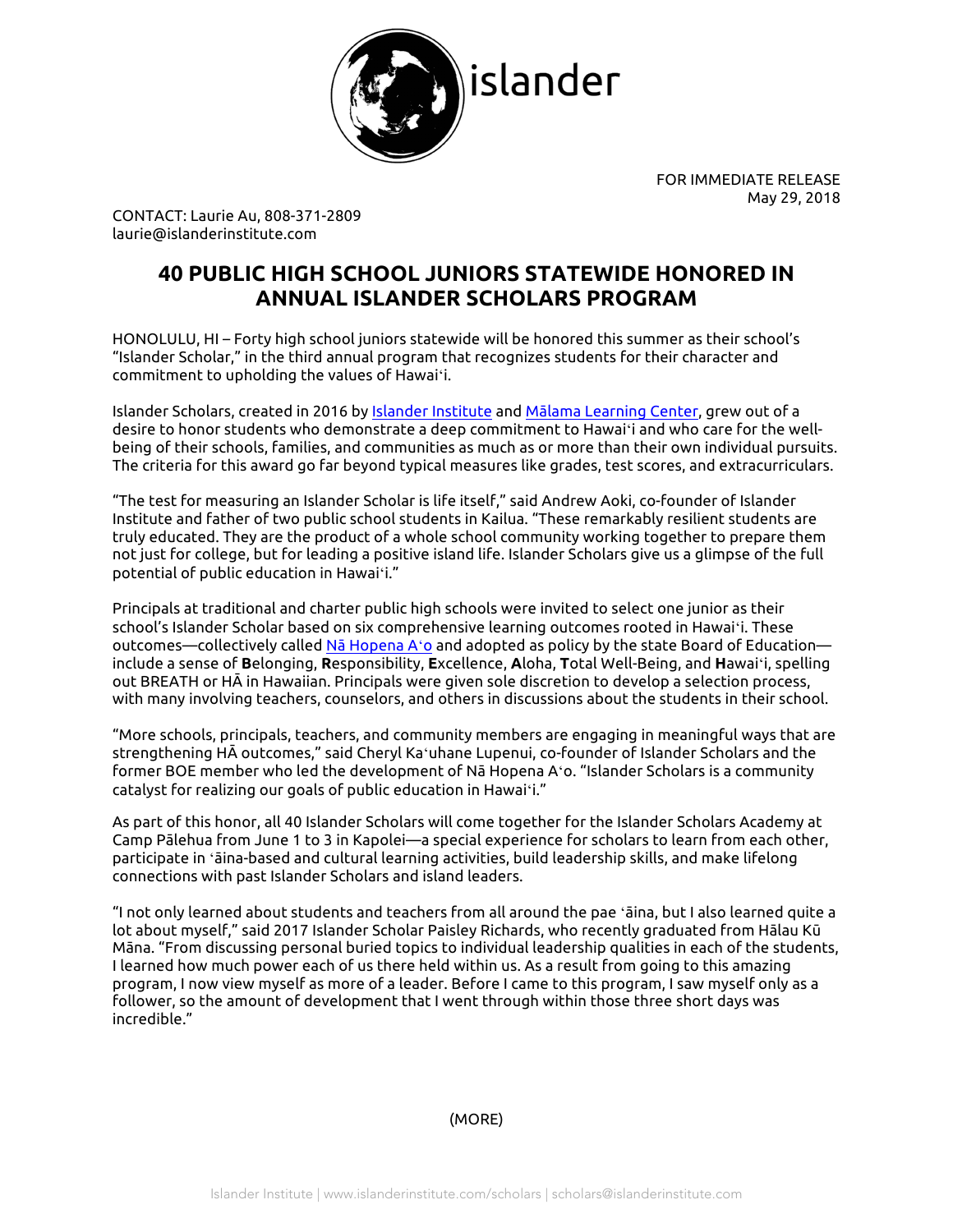Many community groups are working together to put together a once-in-a-lifetime experience for the 2018 Islander Scholars. Kamehameha Schools has been a major partner, providing both funding and leadership. Other partners include Hoʻolā Mokauea, Kōkua Kalihi Valley, Consuelo Foundation, Kualoa-Heʻeia Ecumenical Youth Project, The Kohala Center, and HMSA Foundation. Partners providing funding for the program include Alaska Airlines, Harold K.L. Castle Foundation, Hawaiʻi Government Employees Association, Honuʻapo, Hawaiʻi State Teachers Association, HEI Charitable Foundation, and Nā Lei Aloha Foundation.

"The people of Hawaiʻi are yearning to rediscover the things that allowed our islands to thrive," said Alapaki Nahale-a, Senior Director of Regional Strategies for Kamehameha Schools on Hawaiʻi Island. "Islander Scholars are the leaders we have been looking for. They quietly sacrifice for family and community in the same way that our ancestors did for all of us."

All Islander Scholars are expected to return to their schools and communities in their senior year to uphold the values of the program and to serve as role models for their peers.

The 2018 class of Islander Scholars representing six islands is:

Kauaʻi

- **Charlene Tan**, Kauaʻi High School
- **Shyli Lacaden**, Waimea High School

## Oʻahu

- **Janeil Famacion**, Aiea High School
- **Madailein Miller**, Castle High School
- **Joseph Roberto**, Campbell High School
- **Kimberly Delos Santos**, Farrington High School
- **Kekai Mahiai**, Hālau Kū Māna
- **Iris Machado**, Kaimuki High School
- **Tehina Misi**, Kaiser High School
- **Azure-Paige Kaopua**, Kalaheo High School
- **Tianna Au,** Kalani High School
- **Leea Boyce**, Kamaile Academy
- **Franceddie Neru**, Kapolei High School
- **Kalehuakea Kelling,** Ke Kula ʻo Samuel M Kamakau Laboratory Public School
- **Lanaki Sanford-Kalauli**, Ke Kula ʻO ʻĀnuenue
- **Ikaika Morgan**, Kula Kaiapuni Hawaiʻi ʻo Kahuku Academy
- **Makamae Gomes-Madela,** Moanalua High School
- **Logan Hansen**, Nānākuli High & Intermediate School
- **Chanel Hunter**, Pearl City High School
- **Kailee Jackson**, University Laboratory **School**
- **Paiaʻala Wilcox-Molina**, Waiʻanae High School
- **Ashlee Balignasay**, Waipahu High School

Lānaʻi

• **Ka Mele Mano-Nakooka**, Lānaʻi High & Elementary School

Maui

- **Tia Caulford,** Baldwin High School
- **Marissa Pu**, Hana High and Elementary School
- **Jay Baptista,** Lahainaluna High School
- **Hunter Nahooikaika**, Maui High School

## Molokai

• **Kaitlin DeRouin**, Molokai High School

Hawaiʻi Island

- **Mailani Mahiai-Kuamoo**, Hilo High School
- **D'Artagnan Kunishige**, Honokaʻa High and Intermediate School
- **Ikaika Krakovic**, Kanu o ka ʻĀina New Century Public Charter School
- **Uilani Muller-Afong**, Ke Kula ʻEhunuikaimalino
- **Kalaʻakea Aguiar**, Ke Kula ʻO Nāwahīokalaniʻōpuʻu
- **Kiele Glimane**, Keaʻau High School
- **Roxie Umu**, Kealakehe High School
- **Mekaila Pasco**, Kohala High School
- **Alexios Smith**, Konawaena High School
- **Zerasha-Rashan Carden**, Kua O Ka Lā Public Charter School
- **Jareese Amaral**, Laupāhoehoe Community Public Charter School
- **Jason Hale**, West Hawaiʻi Explorations Academy

*A video that provides an overview of Islander Scholars can be found here: http://www.islanderinstitute.com/scholars*